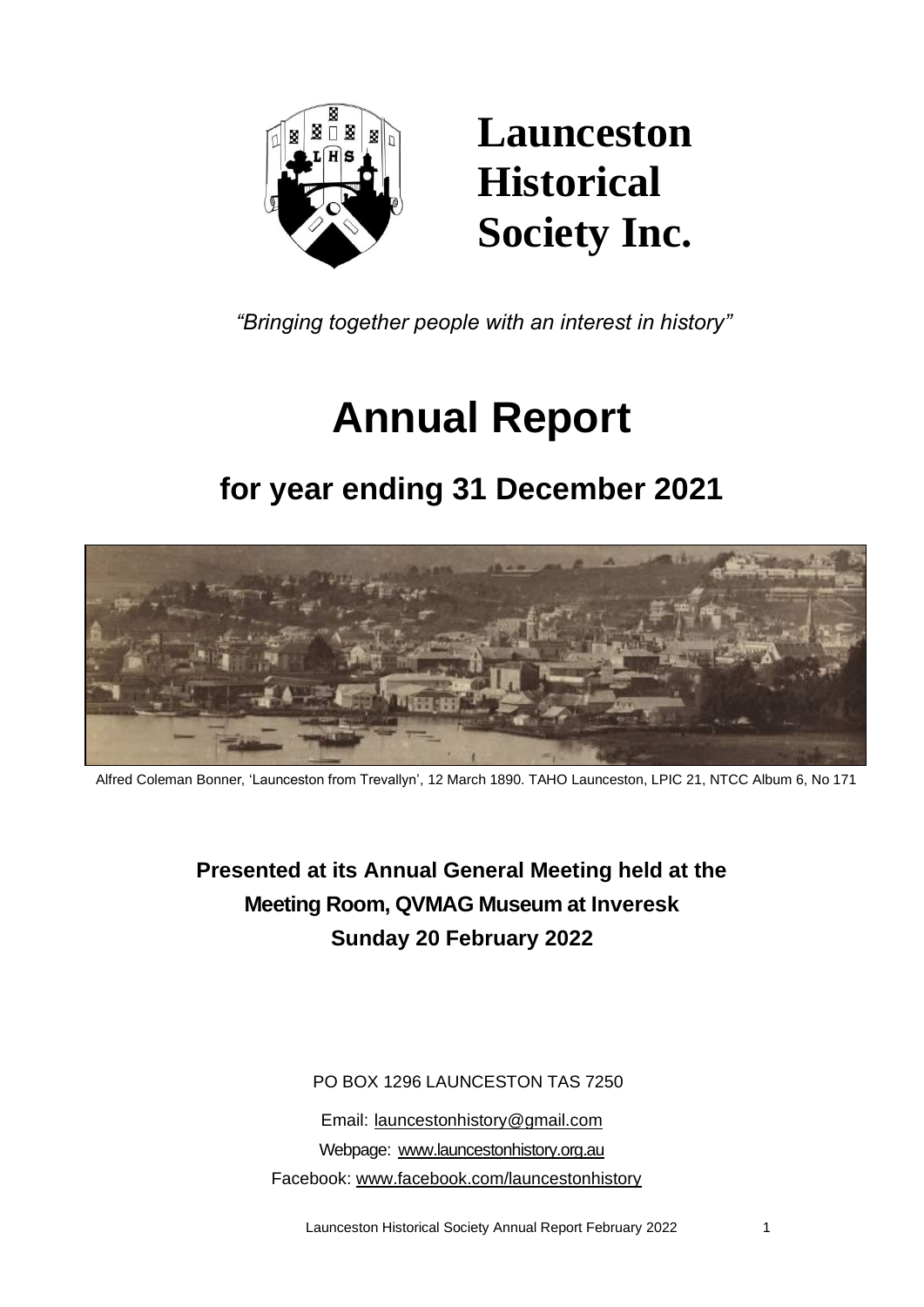#### **Introduction**

As President of the Launceston Historical Society (LHS), and on behalf of the members and visitors here today, I acknowledge the Traditional Owners of the land on which this event is taking place.

Ladies and gentlemen, it is my privilege to present the Annual Report of the Launceston Historical Society for the financial year ending 31 December 2021.

#### **John West Memorial Lecture**



On 12 March 2021 Dr Eric Ratcliff presented the 33 rd John West Memorial Lecture with the topic *John West's Launceston and where it went.* This excellent lecture was well received by an appreciative audience at the Sir Raymond Ferrall Centre, University of Tasmania. President Marion Sargent was the master of ceremonies, Dr Ratcliff was introduced by Professor Dominic Geraghty from UTAS, and LHS committee member Wendy Roberts offered a vote of thanks.

This year the John West Memorial lecturer will be Dr Alison Alexander, prolific author of Tasmanian history books – speaking on the *End of Convict Transportation* – at the Sir Raymond Ferrall Centre, University of Tasmania at Newnham on Thursday, 3 March 2022 at 8pm.

This prestigious event is held in partnership with the University of Tasmania.

#### **Monthly meetings**

After cancelling most of our meetings in 2020 due to COVID-19, we could once again host interesting and knowledgeable speakers who presented papers at our monthly Sunday meetings in 2021. Following the Annual General Meeting in February our guest speaker, Nigel Burch, told us some riveting tales about Sir Richard Dry. In April John Dent and Darren Watton gave us an insight into their archaeological dig at the Kings Meadows Convict Station and in May Derek Binns presented an excellent paper on John Francis, would-be assassin of Queen Victoria who became a respectable builder in Launceston.

In June Dr John Paull, on behalf of Professor Alicia Dennis, presented the Ninth Pugh Day lecture on the history of pain relief during childbirth in Australia. In July Alan Townsend gave a fascinating talk on historic wallpapers and in August Robert Smith spoke on the Tasmanian architect William Henry Clayton.

The first re-instated Mead, Smith, von Stieglitz Memorial Lecture in September was presented by Dr Nic Haygarth on the people who applied for the government bounty scheme for Tasmanian Tigers. In October Nigel Burch told us about the Little Skipper, Sir John Evans, who progressed from cabin-boy to Premier. The final speaker for the year was Graeme Williams who took us on a rollicking good tour of Tasmania with Stephen Spurling's postcards around 1914. Due to COVID restrictions we could no longer serve our popular afternoon teas during the year.

We appreciate the support of the Queen Victoria Museum, Inveresk for making the meeting room available to us. And thank you also to Bent Eared Records who looked after our audio-visual needs. Since February our lectures have been videoed and live streamed by Zoom so our members can watch from home if they wish. The audio recordings of our lectures are on our website.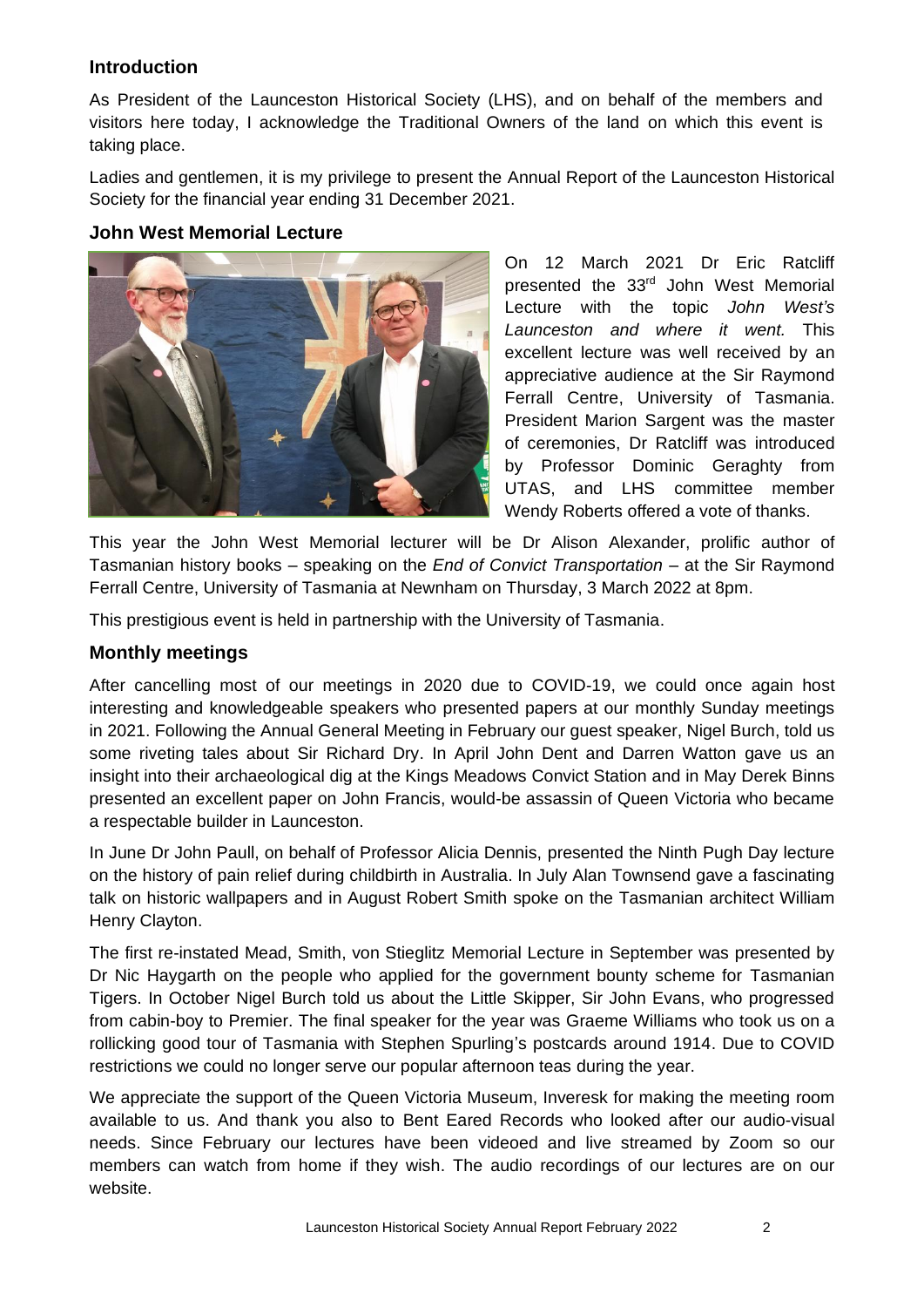#### **Executive Committee**

The extent of events and activities conducted by the Historical Society would not be possible without the many hours of work performed by a dedicated team of volunteers. Thank you to the members of the Executive Committee who have helped keep the Society thriving during these challenging times.

In February 2021, the following committee members were elected: Marion Sargent (President), Kelli Schultz (Vice-President and History Prize), Leonie Prevost (Treasurer and Public Officer), Prue McCausland (Correspondence Secretary), Catherine Pearce (Minute Secretary), Karin Lê (Publicity Officer), Bradley Wood (History Prize), Sue Bell, Wendy Roberts (Representative on the City of Launceston Heritage Advisory Committee) and Carol Fuller (History Prize). After one unusual year on the committee James Smith did not stand again, so we welcomed one recruit, Jordana Lory.

#### **History Prize**

Unfortunately, we received very few entries in our annual Primary History Prize in 2021. Nevertheless, 12 excellent entries were submitted by three schools: Mowbray Heights, Invermay, and Evandale Primary. A total of \$495 in book vouchers from Petrarch's Bookshop was awarded to nine children. Every student received a certificate of participation.

The third Rebecca Phillips Memorial Prize of \$50 was awarded to Shakira Walters from Mowbray Heights for her imaginative project on people who helped shape Tasmanian history. We did not hold a ceremony at the Town Hall again this year, but each child was recognised at their own school assemblies.

Thank you to Kelli Schultz, Carol Fuller and Brad Wood for organising and judging the awards.

The annual \$500 Launceston Historical Society History Prize was awarded to a student at the University of Tasmania for the best History essay written in 2021 enrolled at Launceston oncampus in first year History, HTA101 or HTA102.

#### **Spring Excursion to Swansea**

On our most enjoyable Spring excursion to the seaside town of Swansea on 1 November 2021 members visited the East Coast Heritage Museum and two cemeteries as well as sightseeing around the historic streets. Steve Radford provided commentary about the places we passed on the way there and back, while Terese Binns drove the Veterans and Community Bus.



**The happy group of excursionists at Swansea. Missing from the photo are Terese, Prue, and Mike.**